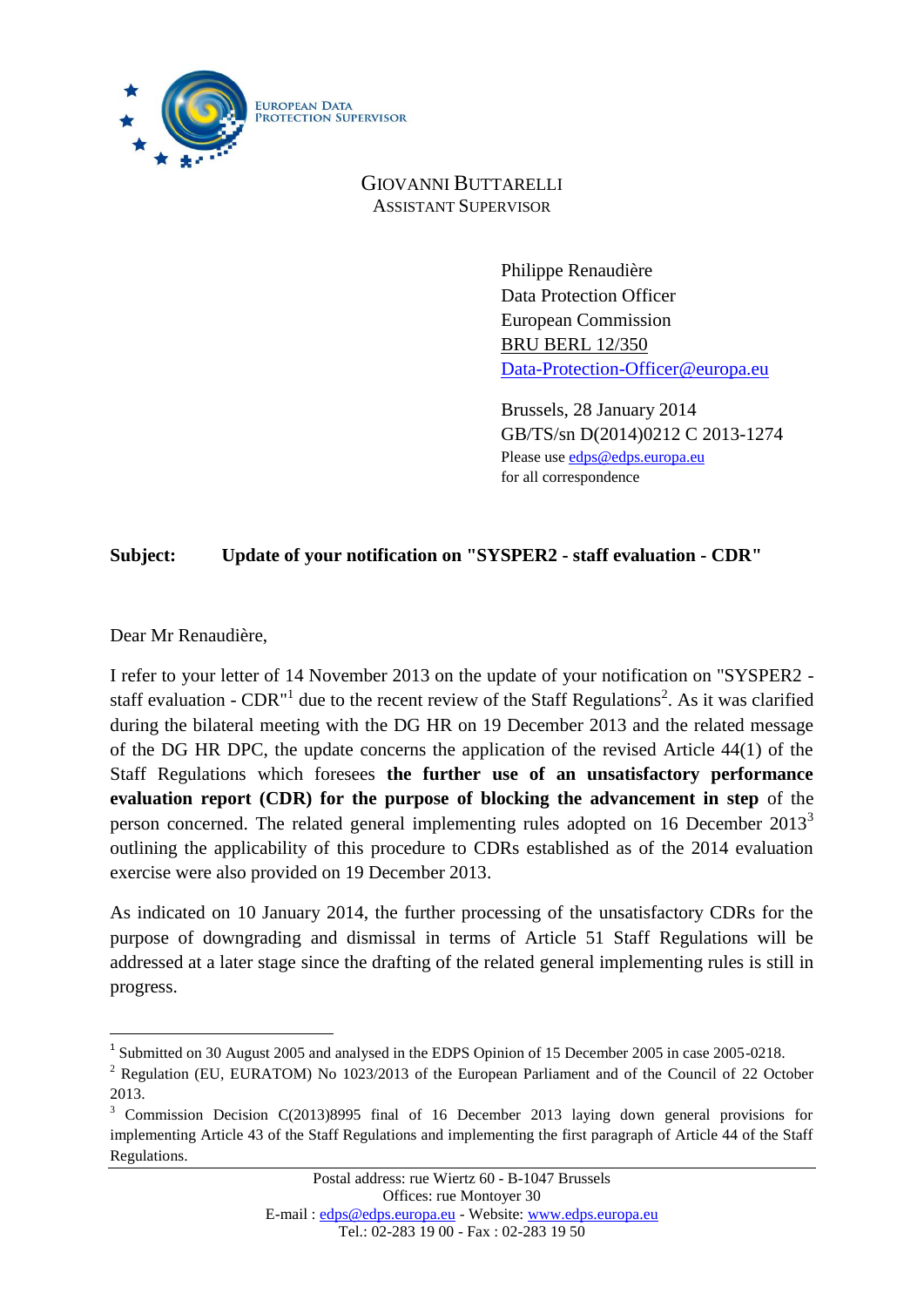The EDPS notes that the application of the new provision of Staff Regulations involves processing of personal data for other purpose than the one for which they were originally collected.

Pursuant to Article  $6(1)$  of Regulation  $45/2001^4$ , personal data may only be processed for purposes other than those for which they have been collected if the change of purpose is expressly permitted by the internal rules of the respective institution or body, without prejudice to Articles 4, 5 and 10 of the Regulation. So, in addition to the internal rules permitting the further processing, the data have to be processed fairly, in a way compatible with the original purposes, proportionate and accurate, as well as the processing should be necessary for the performance of a task carried out in the public interest.

As already mentioned, Article 44(1) of the Staff Regulations explicitly foresees the further processing of personal data collected for the purpose of annual evaluation for the blocking of the advancement in step. This provision, together with the Annex II to the Commission Decision laying down general provisions for implementing the first paragraph of Article 44 of the Staff Regulations, can also be considered as the appropriate legal basis for the further processing. It can also be deemed necessary for the performance of a task carried out in the public interest in terms of Article 5(a) of Regulation 45/2001 (read together with recital 27) as ensuring the satisfactory performance of staff is needed for proper functioning and management of the institution.

The personal data collected for the purpose of annual evaluation concern efficiency, ability and conduct of the respective staff member which are also a priori adequate, relevant and not excessive for the purpose of the blocking of the advancement in step. In any case, the use of these data for further career development in terms of promotion, reclassification and regrading was already considered compatible with the original purpose of processing.

The main issue seems to be the **fairness** of the further processing. It is important that the data subjects are **informed** about the further purpose of the processing of data collected in the context of the CDR, as well as about their right of rectification of the CDR report. In particular, the data subject should be made aware about the existing appeal procedures to be used to rectify the (by nature subjective) evaluation data contained in the CDR.

Therefore, the EDPS recommends that the existing privacy statement is updated in this respect.

## **(signed)**

 $\overline{a}$ 

Giovanni BUTTARELLI Assistant Data Protection Supervisor

<sup>4</sup> Regulation (EC) No 45/2001 of the European Parliament and of the Council of 18 December 2000 on the protection of individuals with regard to the processing of personal data by the Community institutions and bodies and on the free movement of such data.